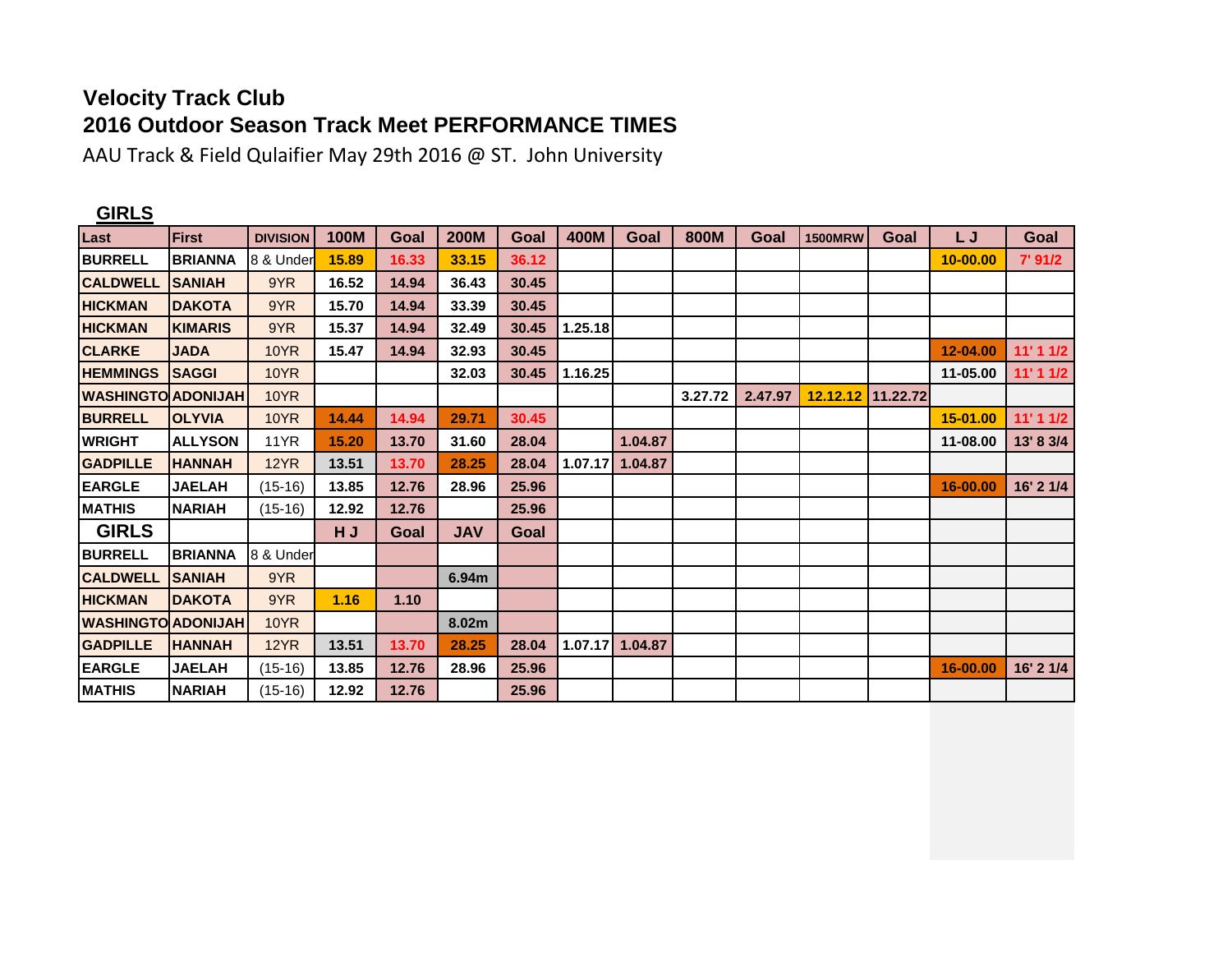

## **Velocity Track Club - AAU Metro Region Qualifier May 29th 2016**

| <b>BOYS</b>                |               |                      |             |       |                    |                   |            |                 |               |         |         |         |          |          |         |
|----------------------------|---------------|----------------------|-------------|-------|--------------------|-------------------|------------|-----------------|---------------|---------|---------|---------|----------|----------|---------|
| Last                       | <b>First</b>  | <b>DIVISION</b>      | <b>100M</b> | Goal  | <b>200M</b>        | Goal              | 400M       | Goal            | 800M          | Goal    | 1500M   | Goal    | 3000M    | Goal     | HJ      |
| <b>PARKER</b>              | <b>PIERCE</b> | <b>8 &amp; UNDER</b> |             |       |                    |                   | 1.24.00    | 1.20.16         | 3.03.20       | 3.11.96 | 5.52.44 | 6.32.44 |          |          |         |
| <b>HAMPTON</b>             | <b>DILLON</b> | 8 & UNDER            |             |       |                    |                   | 1.24.41    | 1.20.16         | 3.03.56       | 3.11.96 | 5.52.48 | 6.32.44 |          |          |         |
| <b>PHILLIP</b>             | <b>AVERY</b>  | 9YR                  | 21.01       |       |                    |                   |            |                 |               |         |         |         |          |          |         |
| <b>IGBUYA</b>              | <b>EJIRIE</b> | 9YR                  |             |       | 33.41              |                   |            | 1.18.39 1.09.67 |               | 2.48.90 |         |         |          |          |         |
| <b>LOVE-ANDER MATTHIUS</b> |               | <b>10YR</b>          | 17.19       |       |                    |                   |            |                 |               |         |         |         |          |          |         |
| <b>CALDWELL</b>            | <b>JULIAN</b> | <b>11YR</b>          |             | 13.48 |                    | 27.51             |            | 1.12.53 1.03.50 |               |         | 5.37.62 |         |          |          |         |
| <b>INGRAM</b>              | <b>JORDAN</b> | 11YR                 |             |       |                    |                   |            |                 |               |         | 5.45.59 | 5.03.51 | 13.08.56 |          | 3' 8.00 |
| <b>LINDO</b>               | <b>DONTAE</b> | 11YR                 |             |       |                    |                   |            |                 | 2.45.09       | 2.27.14 | 5.13.24 | 5.03.51 | 10.55.97 | 10.58.28 |         |
| <b>MOHAN</b>               | <b>ETHAN</b>  | 12YR                 |             | 13.48 |                    | 27.51             |            | 1.03.50         |               |         |         |         |          |          |         |
| <b>GAYDARIK</b>            | <b>KABIR</b>  | 12YR                 |             | 13.48 |                    | 27.51             | 1.07.72    | 1.03.50         |               |         |         |         |          |          | 4' 6.00 |
| <b>SHAND</b>               | <b>KASEAM</b> | 13YR                 | 15.33       |       |                    |                   |            |                 |               |         |         |         |          |          |         |
| <b>JAMES</b>               | <b>DAIJON</b> | 14YR                 | 16.84       |       |                    |                   |            |                 |               |         |         |         |          |          |         |
| <b>JAMES</b>               | <b>TREVON</b> | <b>14YR</b>          |             |       |                    |                   | 1.01.93    |                 | 2.43.61       | 2.12.04 | 5.25.73 |         |          |          |         |
| <b>CADIZ-DOMV KRISTIAN</b> |               | <b>14YR</b>          | 12.28       | 12.24 | 25.44              |                   |            |                 |               |         |         |         |          |          |         |
| <b>SHAND</b>               | <b>RASEAM</b> | $(15-18)$            | 11.77       | 11.57 | 23.61              | 23.29             | 56.30      | 52.02           |               |         |         |         |          |          |         |
| <b>BOYS</b>                |               |                      | HJ          | Goal  | S <sub>P</sub>     | Goal              | <b>JAV</b> | Goal            | <b>DISCUS</b> | Goal    |         |         |          |          |         |
| <b>PHILLIP</b>             | <b>AVERY</b>  | 9YR                  |             |       | 16-01.7            |                   | 34-03      |                 |               |         |         |         |          |          |         |
| <b>IGBUYA</b>              | <b>EJIRIE</b> | 9YR                  |             |       |                    |                   | 56-06      |                 |               |         |         |         |          |          |         |
| <b>LOVE-ANDERMATTHIUS</b>  |               | <b>10YR</b>          |             |       | 19-10.25 18'11 3/4 |                   | 46-07      | 63'10           |               |         |         |         |          |          |         |
| <b>CALDWELL</b>            | <b>JULIAN</b> | 11YR                 |             |       | 17-02.00           |                   |            |                 |               |         |         |         |          |          |         |
| <b>SHAND</b>               | <b>KASEAM</b> | 13YR                 |             |       | 25-10.75 34'0 3/4  |                   |            |                 | 50-04.50      | 104.30  |         |         |          |          |         |
| <b>JAMES</b>               | <b>DAIJON</b> | <b>14YR</b>          |             |       |                    | 24-03.50 34'0 3/4 |            | 97"1            | 52-11.50      | 104.30  |         |         |          |          |         |
| <b>CADIZ-DOMV KRISTIAN</b> |               | <b>14YR</b>          |             |       | 29-01              |                   |            |                 |               |         |         |         |          |          |         |
| <b>SHAND</b>               | <b>RASEAM</b> | $(15-18)$            |             |       |                    |                   |            |                 |               |         |         |         |          |          |         |
|                            |               |                      |             |       |                    |                   |            |                 |               |         |         |         |          |          |         |
|                            |               |                      |             |       |                    |                   |            |                 |               |         |         |         |          |          |         |
|                            |               |                      |             |       |                    |                   |            |                 |               |         |         |         |          |          |         |
|                            |               |                      |             |       |                    |                   |            |                 |               |         |         |         |          |          |         |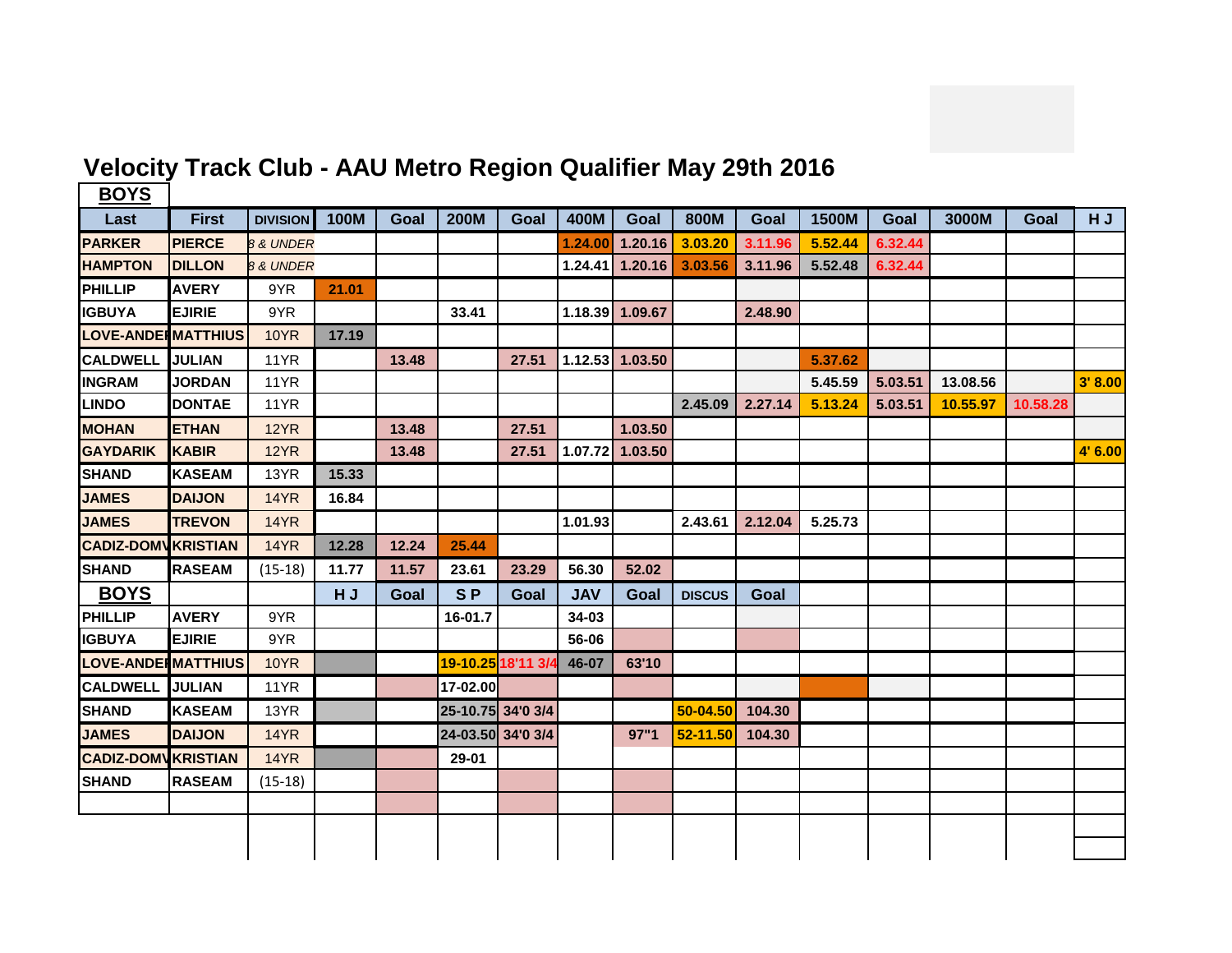| Second       |    | 3 | 11 | OLYVIA 100m                                 | 14.94 | 14.84 |  |  |  |  |
|--------------|----|---|----|---------------------------------------------|-------|-------|--|--|--|--|
| <b>Third</b> |    | 6 | 11 | OLYVIA Long Jur <sup>11'</sup> 1 1/23-06.00 |       |       |  |  |  |  |
| <b>Total</b> | 13 | 9 | 22 | OLYVIA 200m                                 | 30.45 | 29.71 |  |  |  |  |

| OLYVIA 100m                   |                          | 14.94 | 14.84                    |
|-------------------------------|--------------------------|-------|--------------------------|
| <b>OLYVIA</b>                 | Long Jun11' 1 1/23-06.00 |       |                          |
| <b>OLYVIA</b>                 | 200m                     | 30.45 | 29.71                    |
| <b>TIARRA I</b>               | 1500m 1.22.72 0.52.22    |       |                          |
| <b>BRIANN</b> 100M            |                          | 16.33 | 15.92                    |
|                               | <b>BRIANN</b> Long Jur   |       | 1.10 1-02.00             |
| <b>BRIANN</b> <sub>200m</sub> |                          | 36.12 | 33.15                    |
| ADONIJ/1500m                  |                          |       | \$1.22.72 0.56.17        |
|                               | <b>DAKOTA</b> High Jun   | 1.10  | 1.15                     |
| <b>KABIR</b>                  | High Jun                 | 1.30  | 1.37                     |
| <b>NARIAH</b>                 | 100M                     | 12.76 | 12.56                    |
| <b>RASEAM</b> 100M            |                          | 11.57 | 11.33Q                   |
| <b>KRISTIA</b>                | 100M                     | 12.24 | 12.00                    |
| <b>PIERCE</b>                 | 800m                     |       | 3.11.96 <b>2.55.86</b>   |
| <b>HANNAH100M</b>             |                          | 13.7  | 13.51                    |
| <b>PIERCE</b>                 | 1500m                    |       | 6.32.44 5.52.44          |
| DONTAE 3000M                  |                          |       | 10.58.2810.55.97         |
| <b>MATTHI</b>                 | Shot Put18'11 3/49-10.25 |       |                          |
| <b>DILLON 800m</b>            |                          |       | 3.11.96 <b>  3.03.54</b> |
| <b>DILLON</b>                 | 1500m                    |       | 6.32.44 5.52.48          |
| <b>JADA</b>                   | Long Jun11' 1 1/23-06.00 |       |                          |
| <b>SAGGI</b>                  | Long Jun11' 1 1/23-06.00 |       |                          |
| <b>16 ATHE</b>                | <b>21 EVENTS</b>         |       |                          |